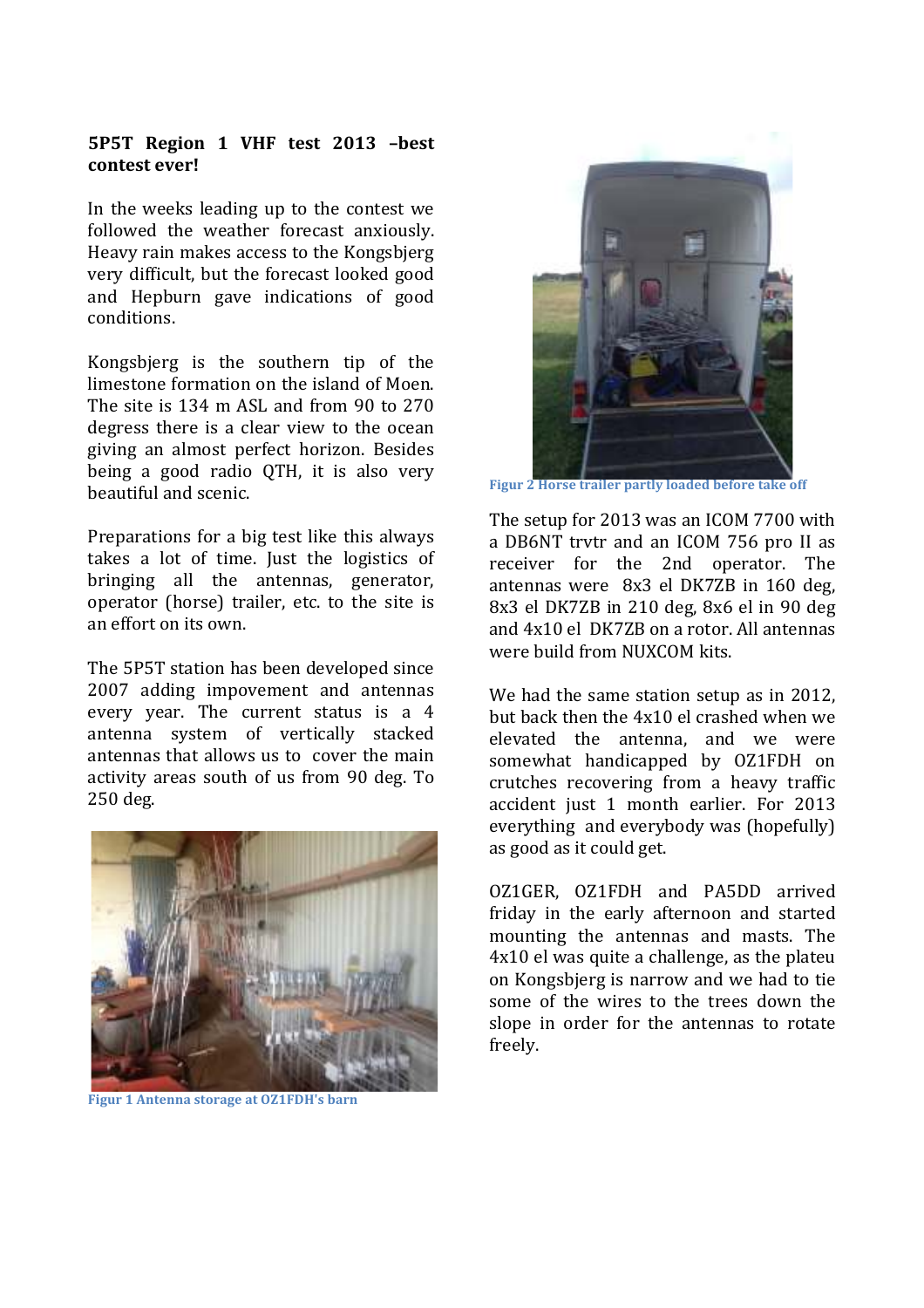

Figur 3 OZ1GER and PA5DD mounting the BIG EAR

Friday evening we had 1.5 antenna systems up and as darkness came, it was time for a little food and a bootle of wine before turning in for a much needed good nights sleep.

Next morning the weather looked nice and sunny, but somewhat windy, and we continued assembling station and antennas.

The station assembly went without any big trouble, a few bad interconnection cables caused some confusion, a bent element had to be replaced here and there. One of the 8x3 el antennas had a not to good return loss. Comparing it to the 4x10 el it seemed to work OK, and as there really wasn't time to take the system down, we decided to use as it was.

OZ1DII arrived at the site around noon on saturday and brought his BEKO PA some fresh blood, good energy and not the least lunch!

Everything was ready 1 hour before the start and there was time for a short break preferably a good nap, but tension and nerves just before the start made all of us quite fired up and ready.

The weather was quite windy and we didn't expect much tropo conditions, but that was not quite to be.



Figur 4 Saturday afternoon everything ready to go

14.00 GMT came and PA5DD started as operator and logged 101 QSO's the first hour. Up here north this is a sign of reasonable condx, and we had good signals especially from the south east. Then at 17.43 UTC 9A7D called and set an ODX of 1143 km only to be broken 10 minutes later by YT1VP in JN94 1321 km!

The OSO numbers kept rising and we reached OSO number 500 just before midnight. WAUV, this looked good! Signals were good and stations just kept calling. Conditions improved and we started working ES and OH stations. Ouite remarkable the activity stayed high, in the late hours between 01-02 we logged almost 30 stations. For us this was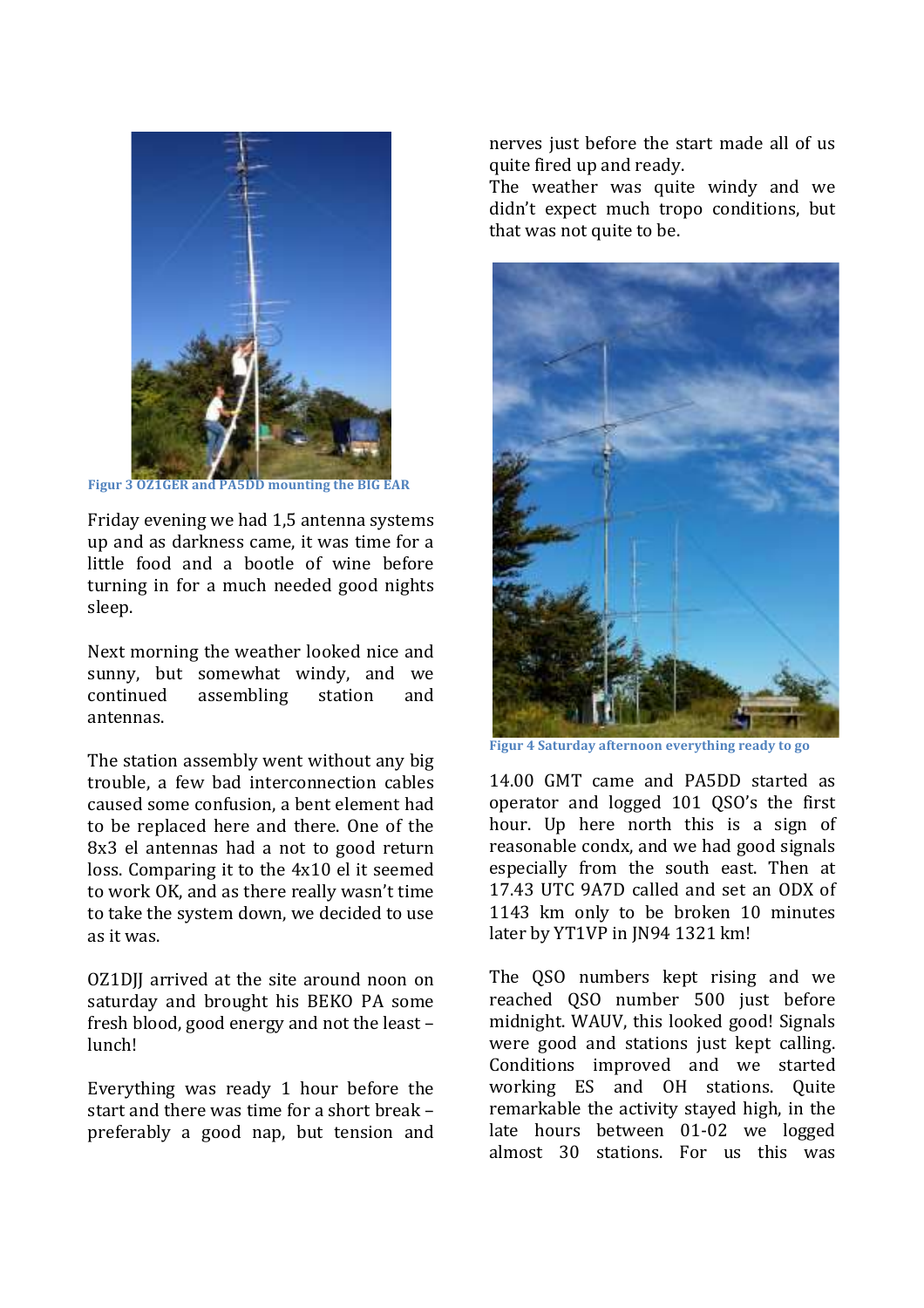something we had never tried before. Normally the late hours are vielding 10-15 QSO's if we are lucky. OZ1GER and PA5DD took the early morning shift. They had to kick OZ1FDH out of the horse trailer and serve him a glass of wine, in order to cool him just a little bit down to make him get some rest and be prepared for the morning hours



**Figur 5 OZ1FDH at the station** 

As the hours went by the conditions turned back to normal on sunday morning, but still the activity was good and QSO's kept comming in. We still worked into SP8 and SP9 with good signals just as 9A8D came into the log.

The equipment worked quite well. Especially the 4x10 el were excellent. The BIG EAR, as we got to call them, could pick up almost anything that we could barely detect on the other antenna systems.

The final result was 916 QSO's, 482000 points 123 locators and 25 DXCC, which we believe is a pretty good result and should put us among the top stations. However, we will have wait for the official result before we know.

But regardless what the final result will be, the region 1 contest 2013 was record breaking for 5P5T. Not only did we hit the highest score ever from OZ, we also broke the former OZ OSO number record of 912 OSO's set by OZ5TE back in 1981.



Figur 6 0S0 map -note prelimenary unchecked log



Figur 7 The BIG EAR 4x10 el DK7ZB from Nuxcom

The only sad thing was that OZ5BD Bjørn could not be with us as he had to stay with his work in Greenland. Both this and past years OZ5BD has put so much work into building antennas and setup that he indeed has a big share in our good result.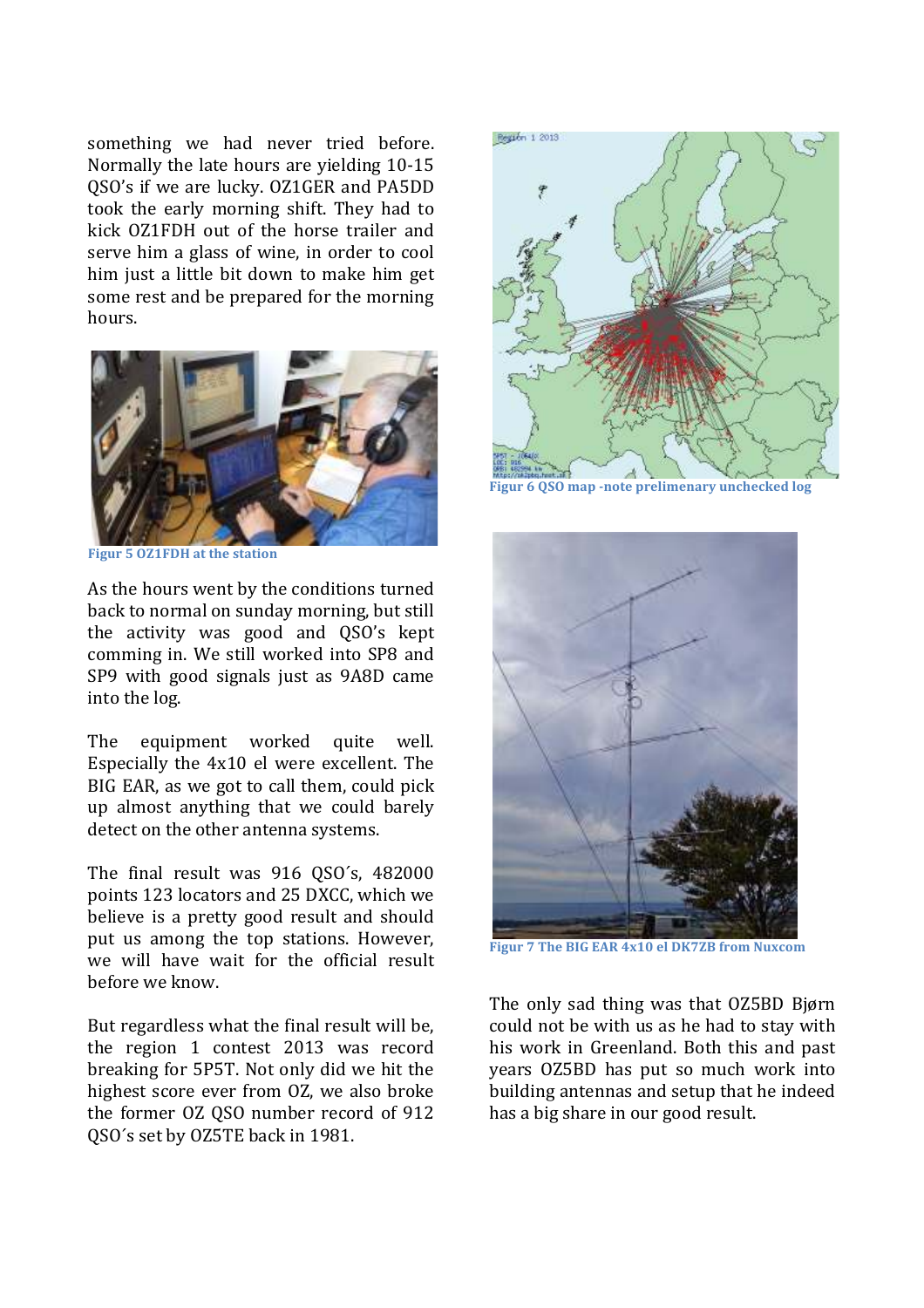However, being only 4 people takes quite an effort to assemble and run such a big station, and we were tired but also quite happy. The 5P5T group is always open for new members!



Figur 8 After the contest -disassembled station

Thank you for all the QSO's, 73 and hope to work you again next year.

OZ1FDH, OZ1DJJ, OZ1GER, PA5DD & OZ5BD



Figur 9 Tired but happy after a well done contest. **OZ1DJJ, OZ1FDH, PA5DD and OZ1GER**